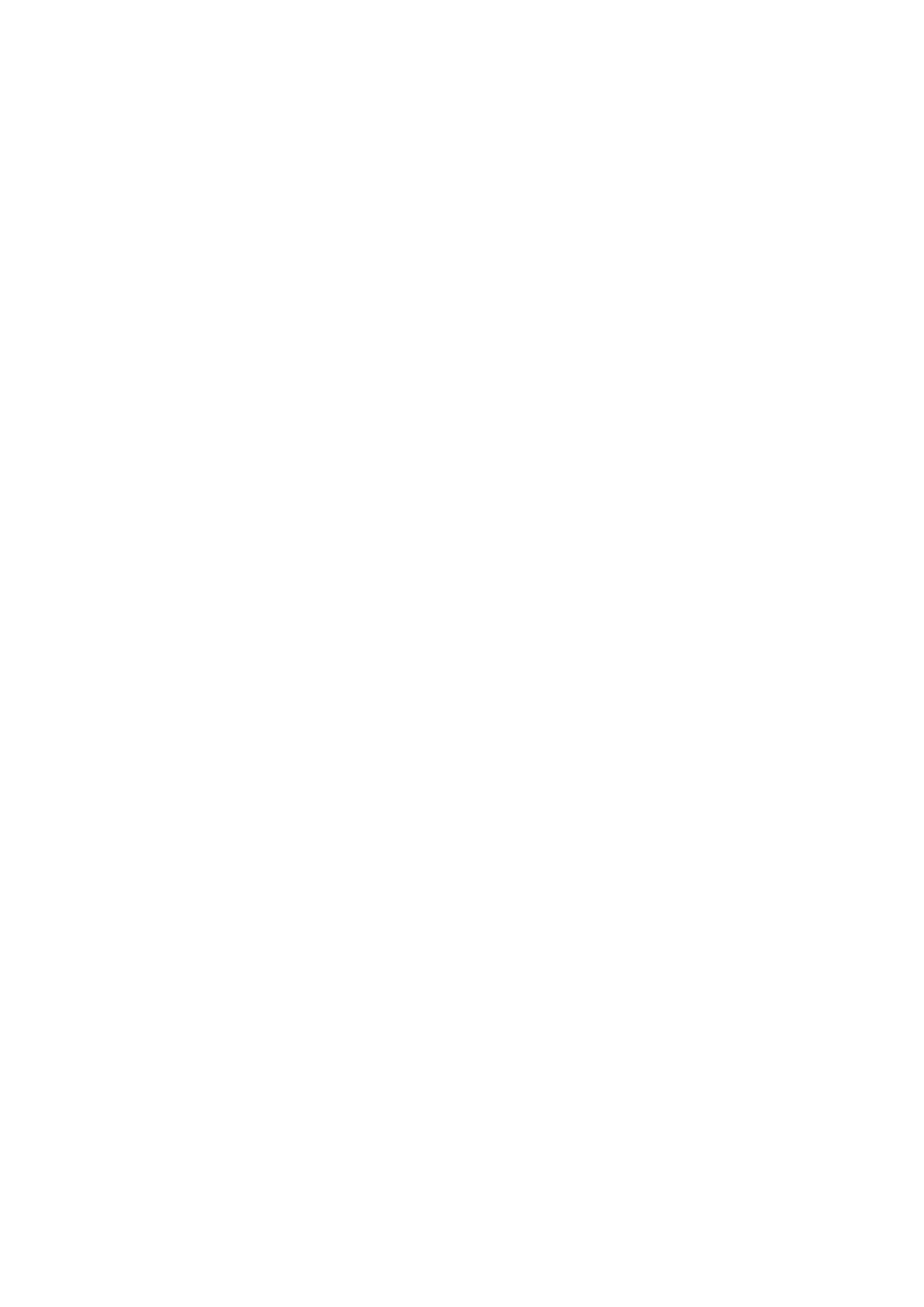# About this document

This document provides additional analysis of the findings from the Digital Day 2014 consumer research, using the data from the adults' study. It focusses on simultaneous consumption of media and communications services ('Media multitasking').

Key findings from the adults' study were published in August 2014 as part of our *Communications Market Report* 2014.

This report is part of a series of in-depth reports looking at particular groups within the data sets collected in the main study.

The Communications Act 2003 placed a responsibility on Ofcom to promote, and to carry out research into media literacy. This report contributes to Ofcom's work in this area. The study also supports Ofcom's regulatory goal to research markets constantly and to remain at the forefront of technological understanding.

# **Introduction**

People have more flexibility and choice than ever before in the media content they access, and how and when they use communications services. This is a result of rapid expansion in the range of devices, services and media content now available, and the speed of their adoption.

While Ofcom makes use of a wide range of industry research that allows us to understand how people consume broadcast media and how they use websites, there is little current insight into how people use media and communications services and devices *together*, and how these form a central part of their daily life.

Therefore, in March-April 2014, Ofcom conducted an in-depth study on UK adults' and children's total media and communications activities, to provide an overview of the role of media and communications in people's lives. The research provides a snapshot of people's media and communications behaviour over a seven-day period, exploring when and how people use services and devices throughout the day, covering both personal and business use, in- and out-of-home use. Key findings from the adults' study were published in August 2014 as part of our *Communications Market Report 2014*. Additional data, focusing on the findings among those participants aged 65 and over, were published alongside the *Consumer Experience Report* in January 2015. This report, which looks at media multitasking, is part of a series of in-depth reports looking at particular groups within the data sets collected in the main study<sup>[1](#page-2-0)</sup>.

# **Methodology**

A nationally representative sample of 1,644 UK adults aged 16+ participated in the main Digital Day study in March-April 2014, completing seven-day media diaries.

The survey recorded when participants undertook any of the media and communications activities listed in Figure 1 and what device they were using, including any concurrent use. over seven days. Figure 1 defines the aggregate media categories used throughout the report. In addition to the main activity types (e.g. watching, listening, communicating), these

<span id="page-2-0"></span> $1$  Other short reports are available on the Ofcom website here: <http://stakeholders.ofcom.org.uk/market-data-research/other/cross-media/digital-day/2014/>  $\overline{a}$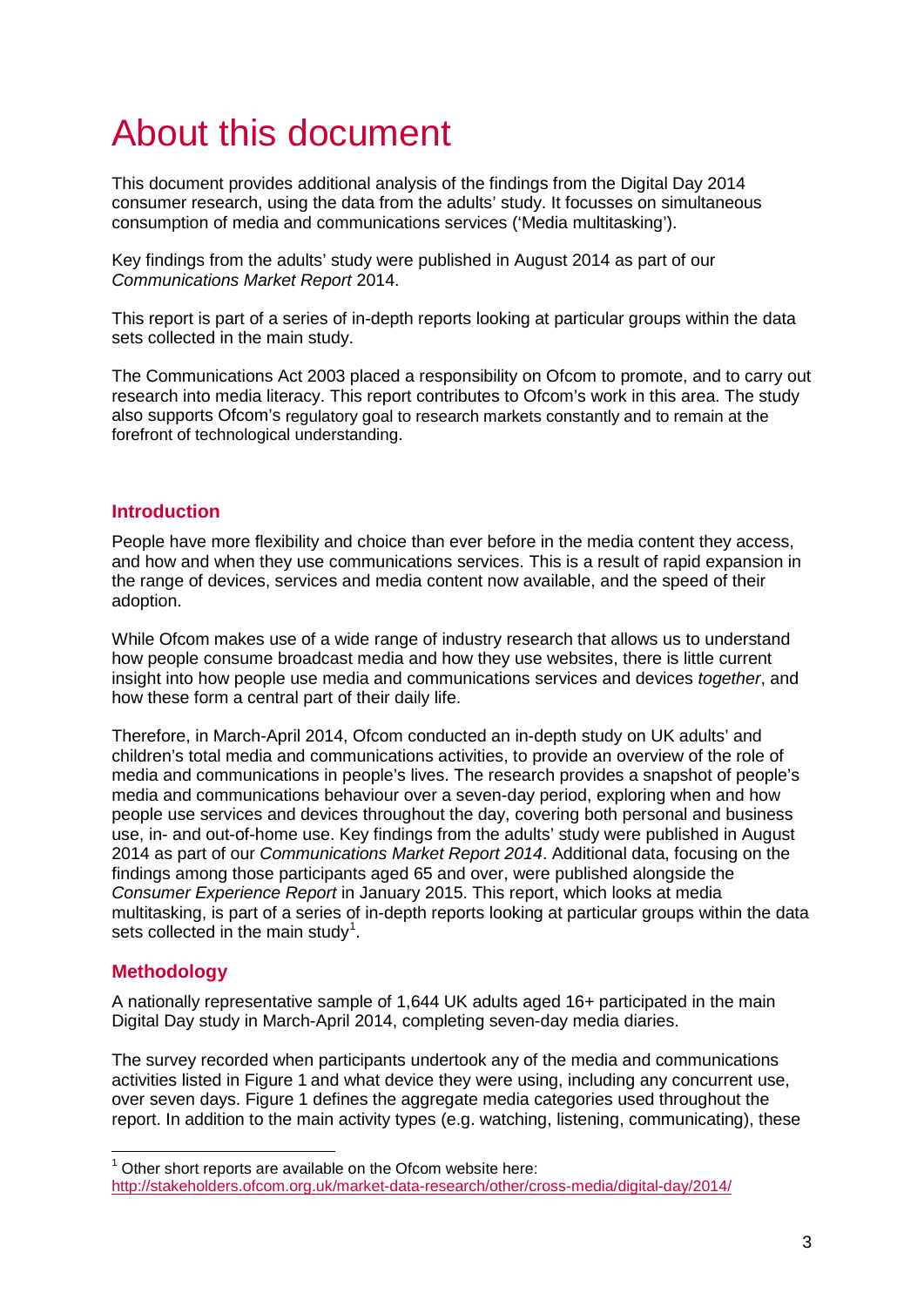have been divided into grouped activities (e.g. 'watching' activities comprise TV or films on a TV set, TV or films on another device and other video including short clips). Participants recorded all their media behaviour in a paper diary, and these data were captured on a daily basis online or by telephone.

| <b>Activity types</b>     | <b>Grouped activities</b>          | <b>Activities</b>                                                                                                                                                                                                                                                                                                                                                                                                |
|---------------------------|------------------------------------|------------------------------------------------------------------------------------------------------------------------------------------------------------------------------------------------------------------------------------------------------------------------------------------------------------------------------------------------------------------------------------------------------------------|
| <b>Watching</b>           | TV or films on a TV set            | Live TV, Recorded TV, On-demand / catch-up TV or films (free), Downloaded or streamed<br>TV or films (paid-for), TV or films on DVD, Blu-ray, VHS video                                                                                                                                                                                                                                                          |
|                           | TV or films on another<br>device   | Live TV, Recorded TV, On-demand / catch-up TV or films (free), Downloaded or streamed<br>TV or films (paid-for), TV or films on DVD, Blu-ray, VHS video                                                                                                                                                                                                                                                          |
|                           | Other video (short clips)          | Short online video clips                                                                                                                                                                                                                                                                                                                                                                                         |
| <b>Listening</b>          | Radio on radio set                 | Radio (at the time of broadcast), On-demand/'Listen again' radio programmes or<br>podcasts                                                                                                                                                                                                                                                                                                                       |
|                           | Radio on another device            | Radio (at the time of broadcast), On-demand/'Listen again' radio programmes or<br>podcasts                                                                                                                                                                                                                                                                                                                       |
|                           | <b>Other audio</b>                 | Personal digital music or audio collection, Streamed online music, Personal music<br>collection on CD, Vinyl record or cassette tapes, Music videos (background listening)                                                                                                                                                                                                                                       |
| <b>Communicating</b>      | <b>Voice communications</b>        | By phone call, By video calls                                                                                                                                                                                                                                                                                                                                                                                    |
|                           | <b>Text communications</b>         | Through a Social Networking site (excluding checking updates), Instant Messaging, email<br>(reading or writing), Text message, Photo or video messages (viewing or sending) or<br>Snapchat                                                                                                                                                                                                                       |
| <b>Playing</b>            | <b>Games</b>                       | Games (on an electronic device)                                                                                                                                                                                                                                                                                                                                                                                  |
| Read/<br>browsed/<br>used | <b>Print media</b>                 | A newspaper/article (printed or online/digital including apps), A magazine<br>/article (printed or online/digital including apps), A book (printed or eBook)                                                                                                                                                                                                                                                     |
|                           | <b>Other Internet media</b>        | A newspaper/article (printed or online/digital including apps), A magazine<br>/article (printed or online/digital including apps), Other online news (not through an<br>newspaper site), Sports news /updates (not through a newspaper site), Online shopping<br>or ticketing site/ app, Other websites or apps - including online banking, checking<br>updates on social networks (e.g. Facebook, Twitter) etc. |
|                           | <b>Other non-internet</b><br>media | book (printed or eBook), Other activities such as creating<br>$\mathsf{A}$<br>office<br>documents/spreadsheets, creating or editing videos/music/audio etc. or other apps or<br>software/programs                                                                                                                                                                                                                |

# **Figure 1 Media consumption activities**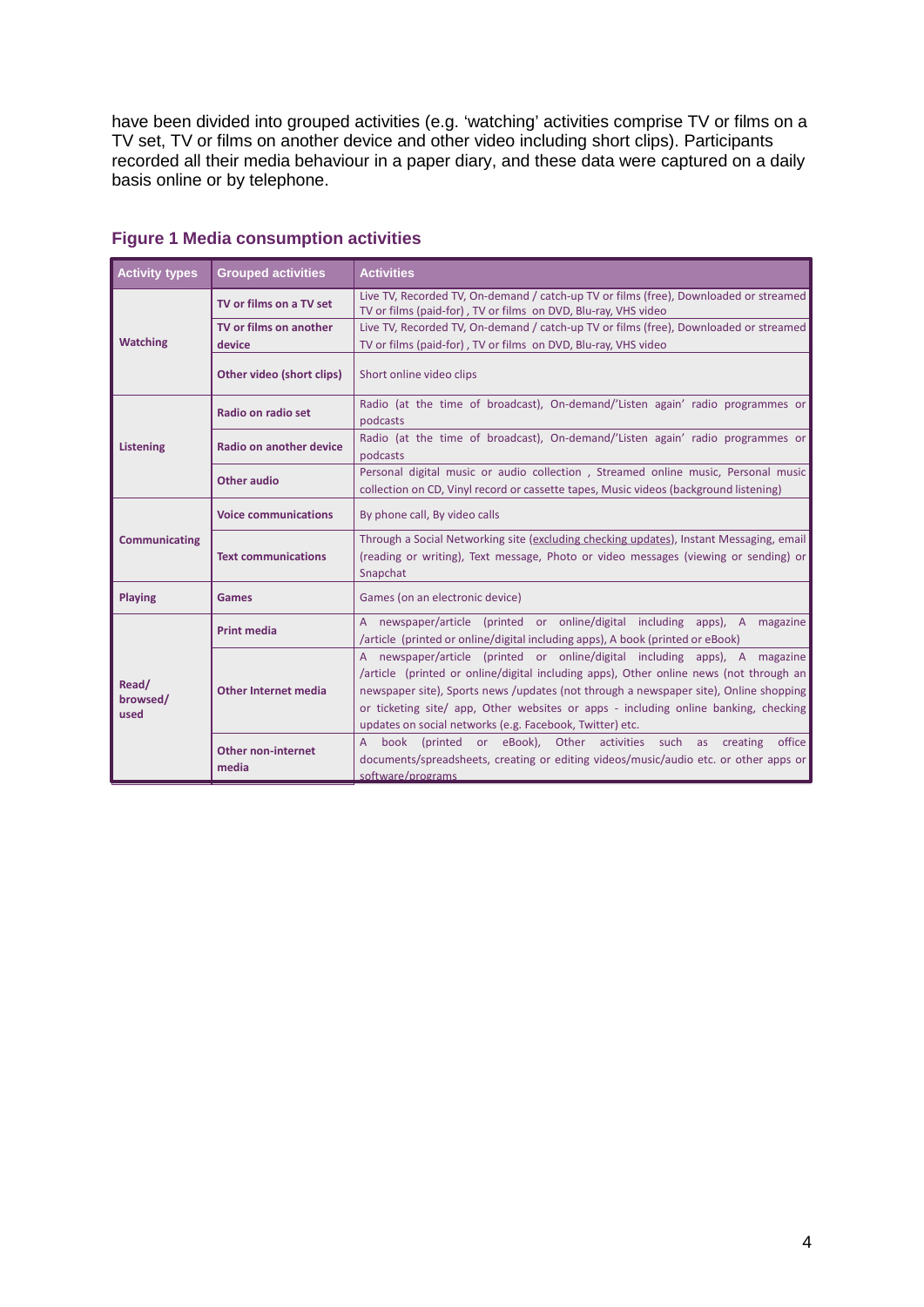# **Terminology**

The analysis examines a range of media behaviours. The terminology is defined below.

## **Media consumption**

This refers not only to viewing and listening, but to all text and voice communications, and the consumption of print media

## **Weekly reach**

The proportion of participants who took part in a particular activity, or used a particular device, at any point across the week

# **Volume**

Average minutes of an activity or use of a device per day

## **Media multitasking / simultaneous media consumption**

Media consumed while doing another media activity at the same time. Calculated minute-byminute across the diary week, where at least two activity records overlap.e.g. texting while watching television

# **Solus media consumption**

Media consumed while doing no other media activity

## **Activity multitasking**

Any media and communications activity records that overlap with another one, at any minute in time (over the diary week)

## **Device multitasking**

Any device (part of media and comms activity) records that overlap with another one, at any minute in time (over the diary week)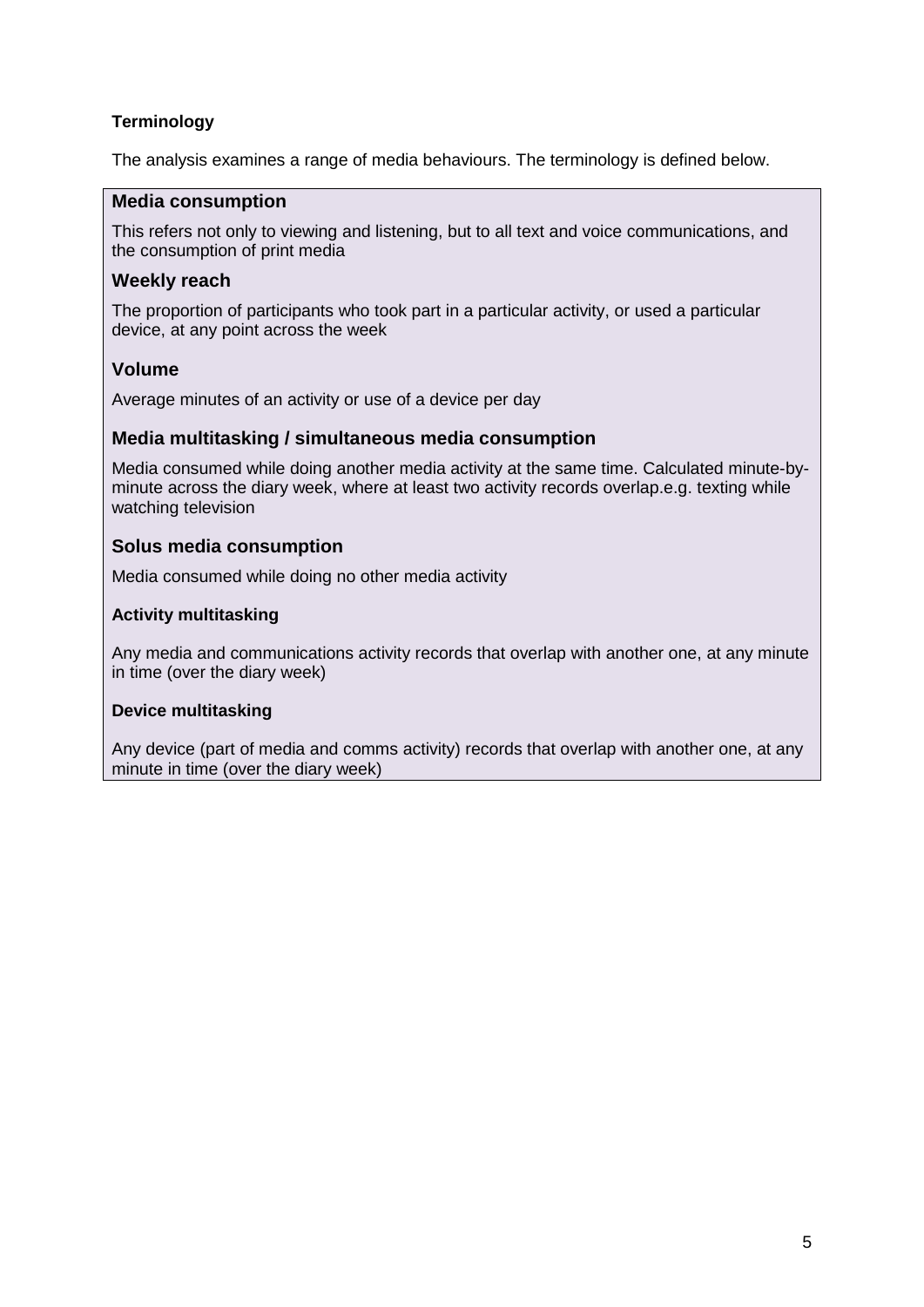# **Key points**



# **Media & communication** multitasking activities



- **Media multitasking is undertaken by almost every person.** Almost every adult (99%) in the Digital Day study recorded conducting two or more media activities at the same time at some point during the week. Adults spent an average of 2 hours 3 minutes per day simultaneously consuming two or more media services.
- **Watching live TV while undertaking other media activities features prominently in the top ten multitasking combinations.** However, in terms of time spent multitasking simultaneously engaging in 'email' and 'voice calls' was the most popular combination with respondents on average spending 1 hour and 40 minutes per day across the week.
- **Text communication is the most likely activity to be conducted simultaneously with another media or communication activity.** In contrast, listening to 'radio on a radio set' is the least likely activity to be carried out simultaneously (20%) this is partly because almost half of all radio listening is conducted whilst travelling.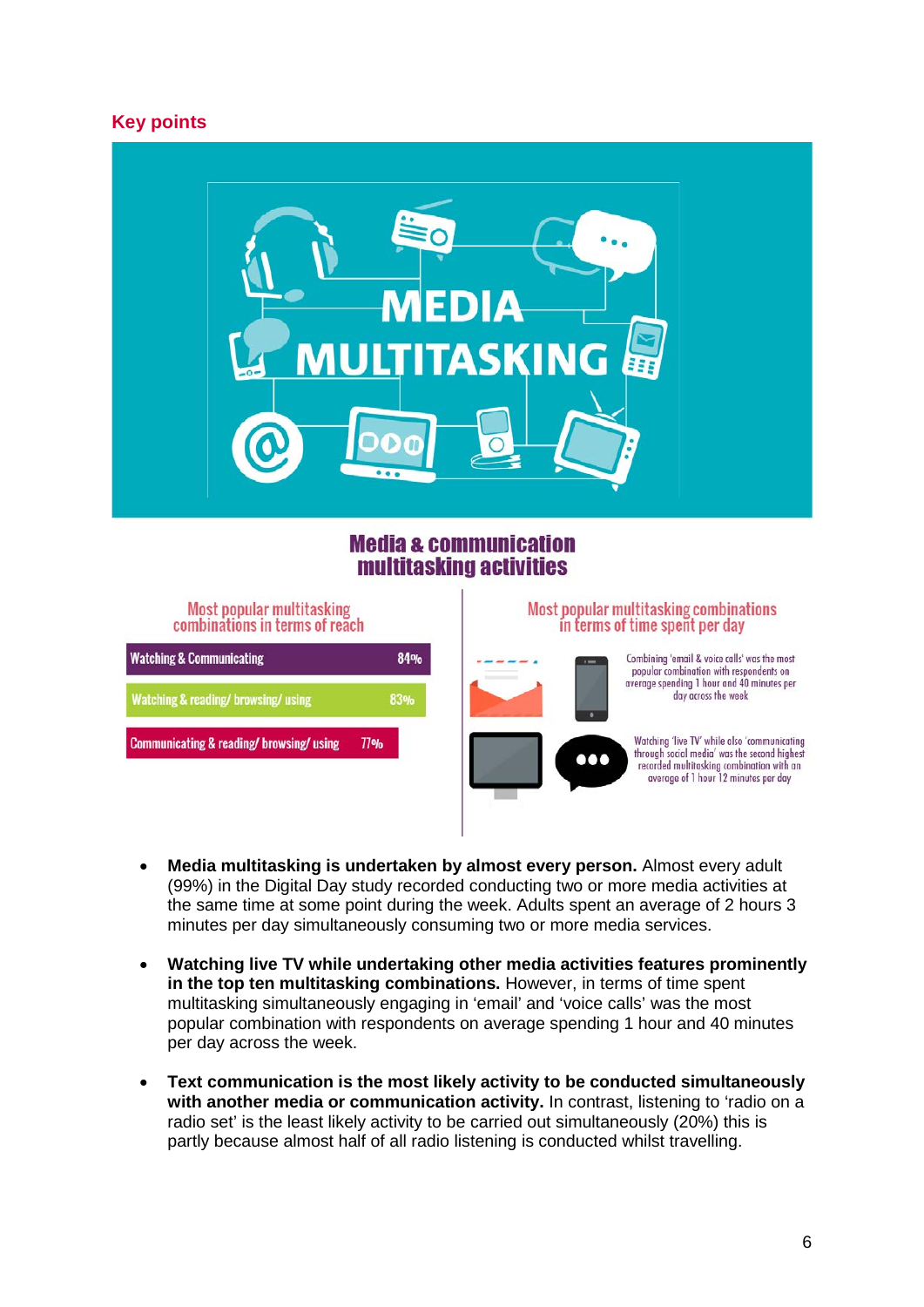- **At least half of the time spent using smartphones (56%), laptops (54%) and tablets (52%) involves consuming more than one media.** Smartphones and landlines (58%) were the devices most likely to be used while engaging in media multitasking.
- **A fifth of all media and communication time is spent media multitasking, rising to a third among 16-24 year olds.** The proportion of time spent media multitasking decreases with age.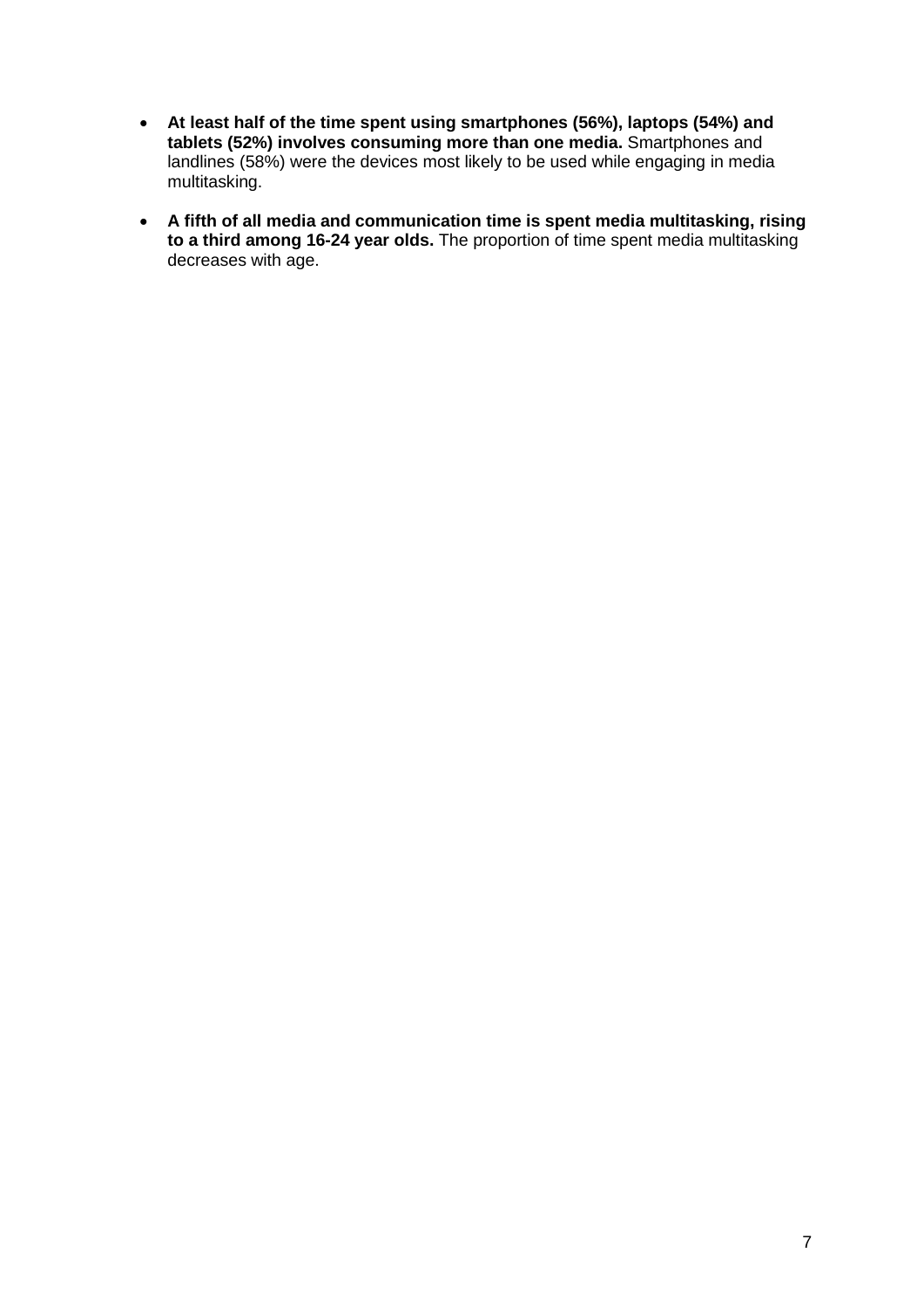# **Media multitasking among adults**

## **Media multitasking is undertaken by almost every UK adult**

Almost every adult (99%) in the Digital Day study recorded carrying out two or more media activities at the same time (simultaneous) at some point during the week. This simultaneous activity amounted to an average time of 2 hours 3 minutes per day.

Looking in more detail at what activities adults carried out simultaneously most often, 'watching and communicating' (all types) was the most commonly-undertaken combination. Over eight in ten (84%) adults recorded this during the week, accounting for an average of 1 hour 1 minute per day. Similarly, 'reading/ browsing/ using' activities were undertaken in conjunction with 'watching' activities by 83% of adults throughout the week.

The least popular multitasking combination recorded was 'listening and playing', with less than a fifth (17%) of adults having done this during the week.



#### **Figure 2 Multitasking activity combinations: weekly reach**

#### *Source: Digital Day seven-day diary*

*Base: Weekly reach: All adults aged 16+ (1644), Average time spent: All activity record minutes (5930358)*

## **Watching live TV while undertaking other media activities features prominently in the top ten multitasking combinations**

Figure 3 below shows the top ten multitasking combinations by the average time spent per day combining activities.

In terms of time spent multitasking 'email/ voice calls' was the most popular combination with respondents on average spending 1 hour and 40 minutes per day across the week. Watching 'live TV' while also 'communicating through social media' was the second highest recored multitasking combination with an average of 1 hour 12 minutes per day. Younger people spent longer engaging in this form of multitasking than older people.

However, watching 'live TV' with another media activity dominates, making up seven of the top ten multitasking combinations.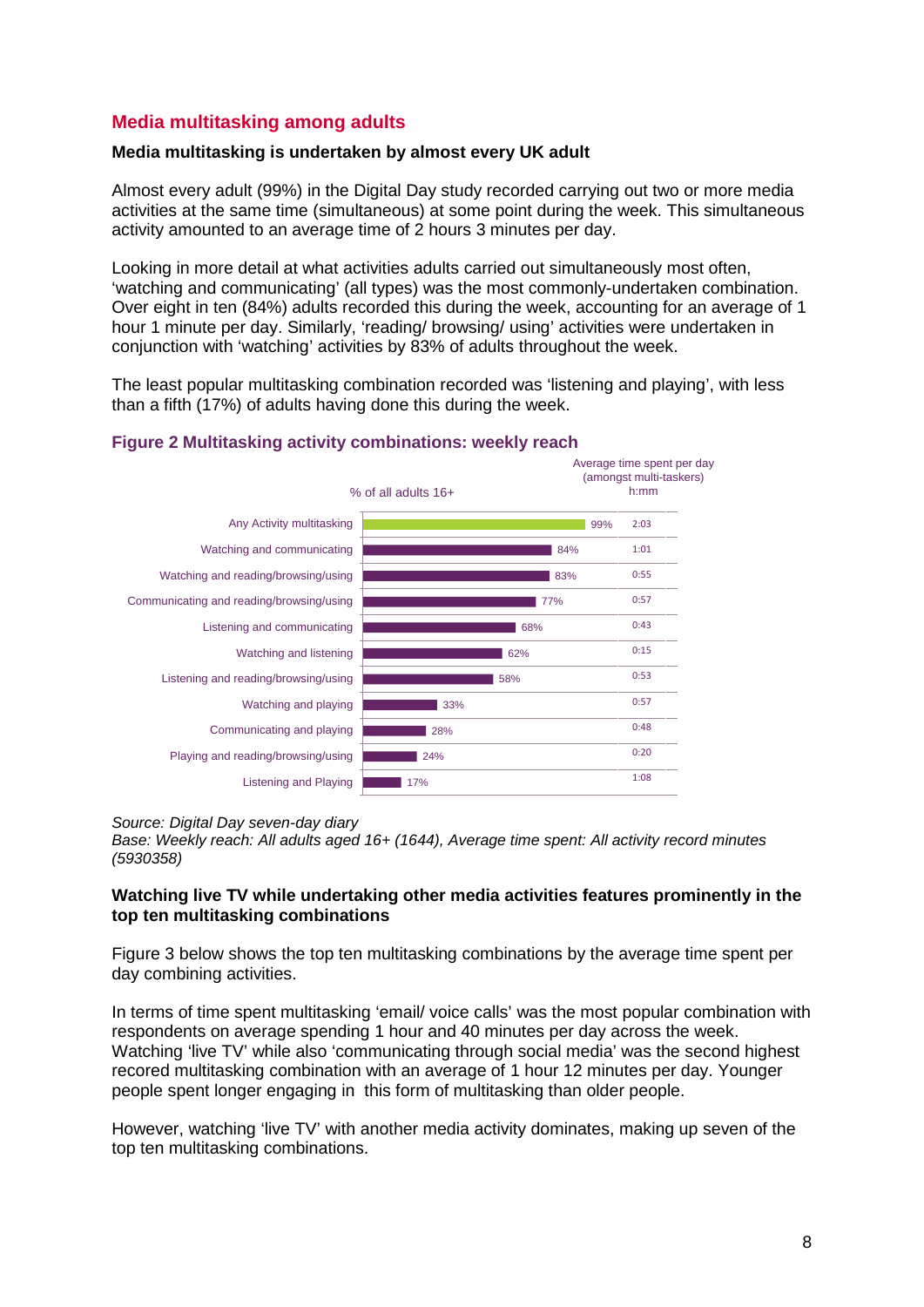

# **Figure 3 Top ten multitasking combinations of activities (weekly reach)**

#### *Source: Digital Day seven-day diary*

 $\overline{a}$ 

*Base: Weekly reach: All adults aged 16+ (1644), Average time spent: All activity record minutes (5930358)*

#### **Text communication was most likely to be conducted at the same time as another activity**

Figure 4 shows the proportion of overall media consumption attributed to either solus or simultaneous activities, by activity groups<sup>[2](#page-8-0)</sup>. 'Text communication' was the most likely type of activity to be carried out at the same time as another one (61%), followed closely by 'voice communication' (59%).

In contrast, listening to 'radio on a radio set' was the least likely activity to be carried out simultaneously (20%). As reported in Ofcom's Communication Market Report<sup>[3](#page-8-1)</sup> this can partly be explained by the fact that 47% of time spent listening to the radio is while travelling.

<span id="page-8-0"></span> $2$  Activity groups are aggregated activities of a similar nature, for example voice communication is a combination of land line and mobile usage

<span id="page-8-1"></span><sup>3</sup> Figure 1.36 http://stakeholders.ofcom.org.uk/binaries/research/cmr/cmr14/2014\_UK\_CMR.pdf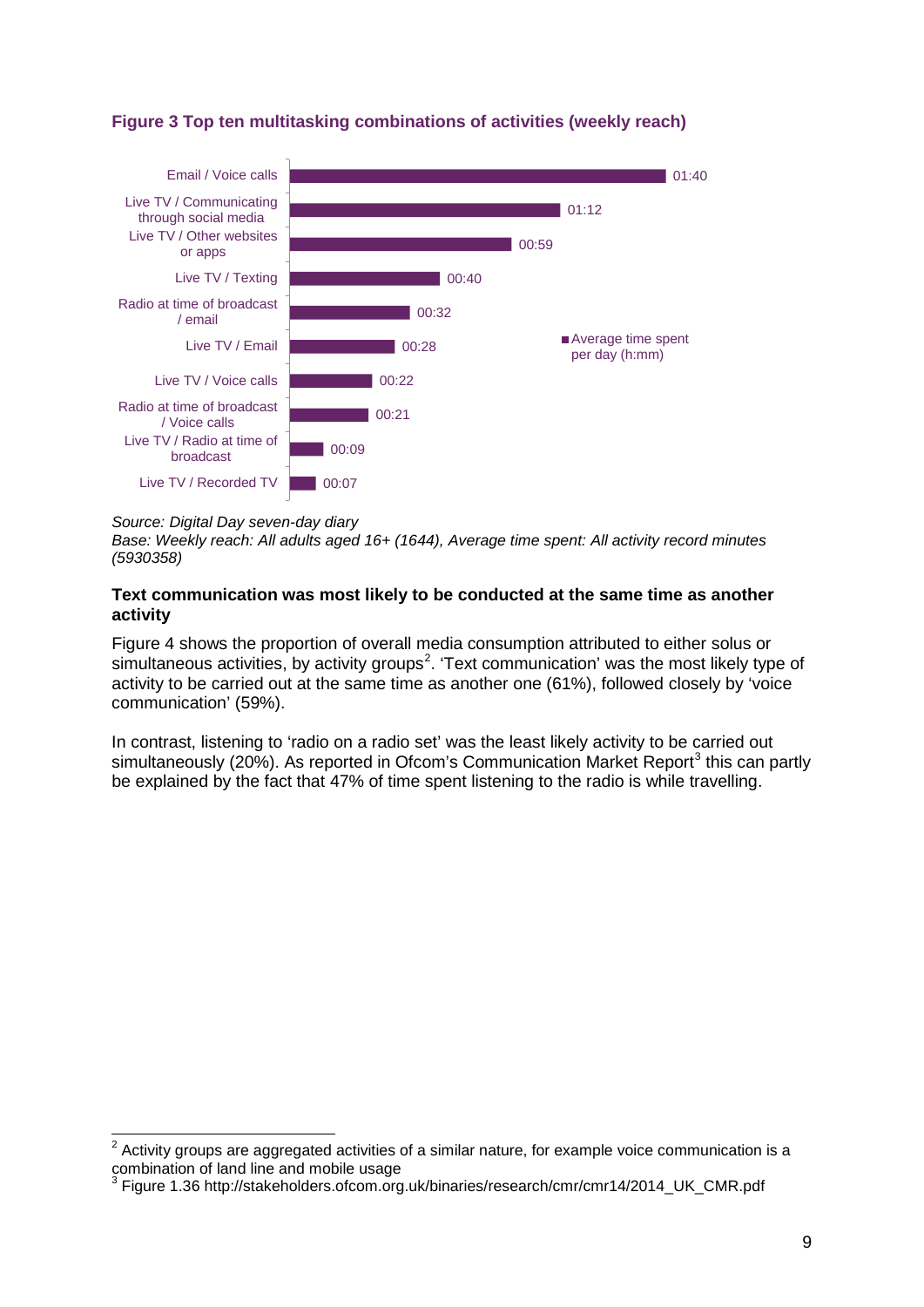

## **Figure 4 Proportion of solus and simultaneous media consumption, by activity groups**

*Source: Digital Day seven-day diary Base: All activity record minutes for adults aged 16+ (5930358)*

#### **At least half of the time spent using phones, laptops and tablets was combined with another activity**

Figure 5 below shows the proportion of the overall time spent on media devices attributed to solus and simultaneous activity. At least half the time spent using phones, laptops and tablets was recorded as simultaneous activity.

In comparison, less than a quarter of the time spent using 'radio sets' (analogue and DAB), 'games consoles' and 'TV sets' was recorded as simultaneous activity.



**Figure 5 Proportion of solus and simultaneous media consumption, by device**

*Source: Digital Day seven-day diary Base: All activity record minutes for adults aged 16+ (5930358)*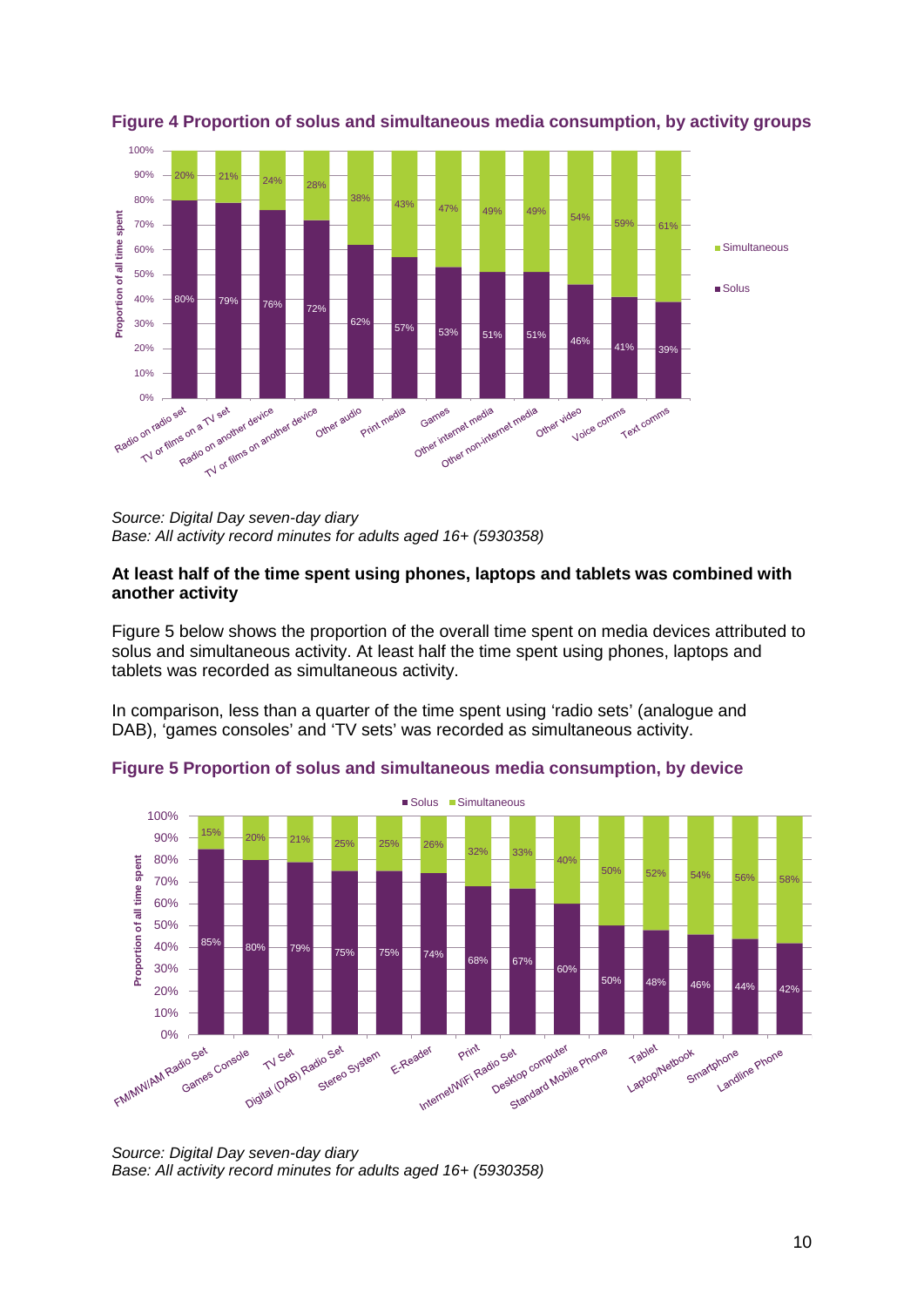# **Media multitasking, by demographics**

## **A fifth of all media and communication time is spent media multitasking, rising to a third among 16-24 year olds**

Figure 6 below shows the proportion of solus and simultaneous activity by age. On average, a fifth (21%) of all media and communications time was spent media multitasking. However, the proportion of time spent doing this decreased with age: it took up 35% of the total media time for 16-24 year olds, compared to 11% for those aged 65+.





*Source: Digital Day seven-day diary Base: All activity record minutes for adults aged 16+ (5930358)*

#### **Working adults spend significantly less time than non-working adults watching 'only TV or films'**

Nearly a quarter (23%) of time spent engaged in media and communication activities by working adults was done simultaneously with other media activities, compared to 19% for non-working adults. Working adults spent a smaller proportion of their time watching 'only TV or films' than those not in work. (33% vs 44%).

Comparing by socio-economic group, ABC1s were less likely than C2DEs to watch 'only TV or films' (35% vs 41%)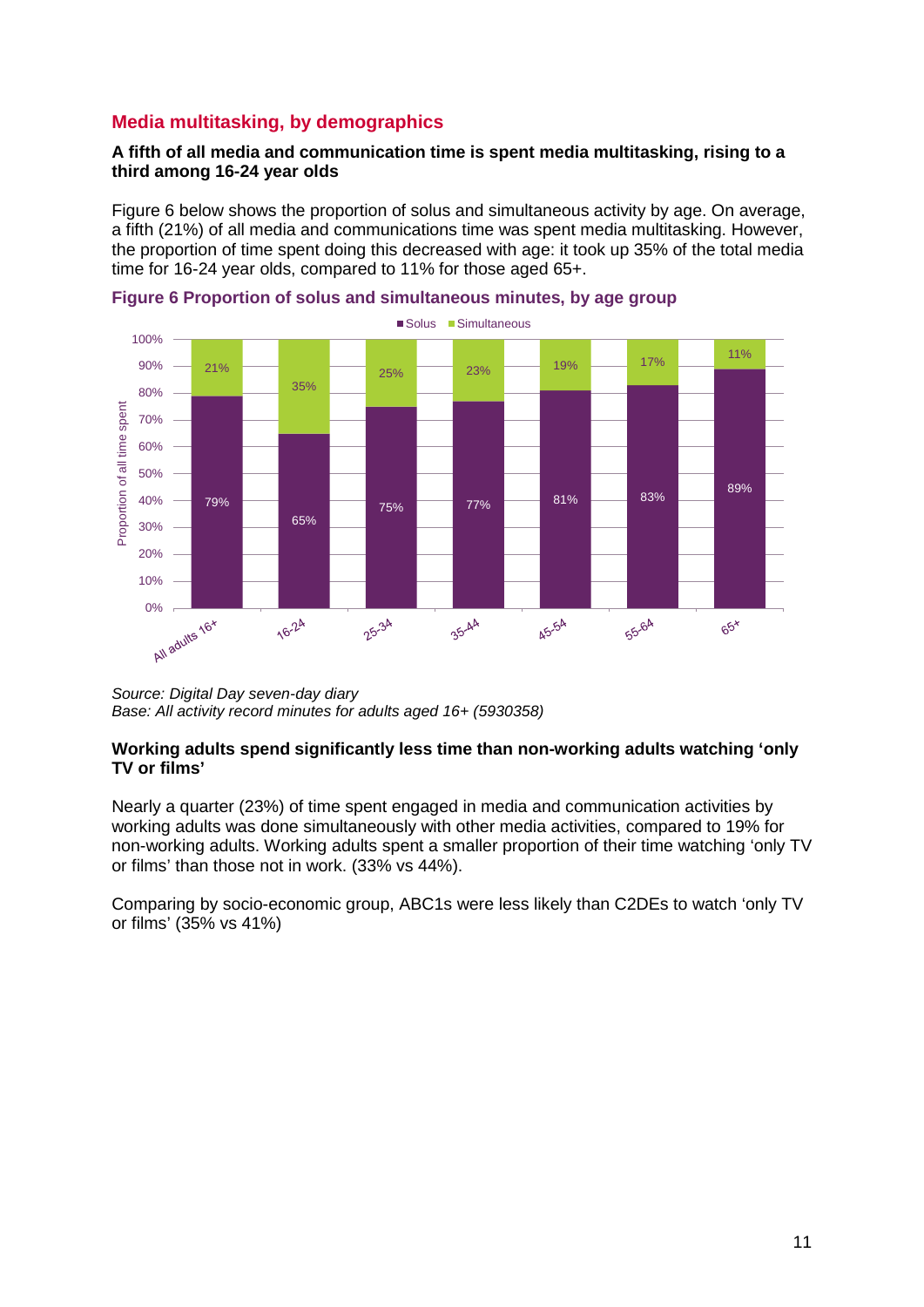## **Figure 7 Proportion of all media and communications minutes, by individual solus activities (grouped) and all simultaneous activities, by gender, working status and socio-economic group**



*Source: Digital Day seven-day diary*

*Base: All activity record minutes for adults aged 16+ (5930358), Male (2697729), Female (3232629), Working (3556104), Not working (2374254), ABC1 (3682050), C2DE (2248308)*

# **Media multitasking across the day**

#### **Media multitasking was generally higher during daylight hours, when engaging in communication activities was more prominent**

Figure 8 shows solus and simultaneous activities throughout the day in 15-minute slots. It highlights that multitasking increases during breakfast time, reaches its peak around 10am and then is relatively steady until evening, when it becomes more and more solus during the course of the night (when the volume of media and communications activity becomes low in general $)^{4}$  $)^{4}$  $)^{4}$ .

<span id="page-11-0"></span> $<sup>4</sup>$  Note: the base sizes (i.e. records of media and communication activity) during the early hours tend</sup> to be low, so must be treated with caution.  $\overline{a}$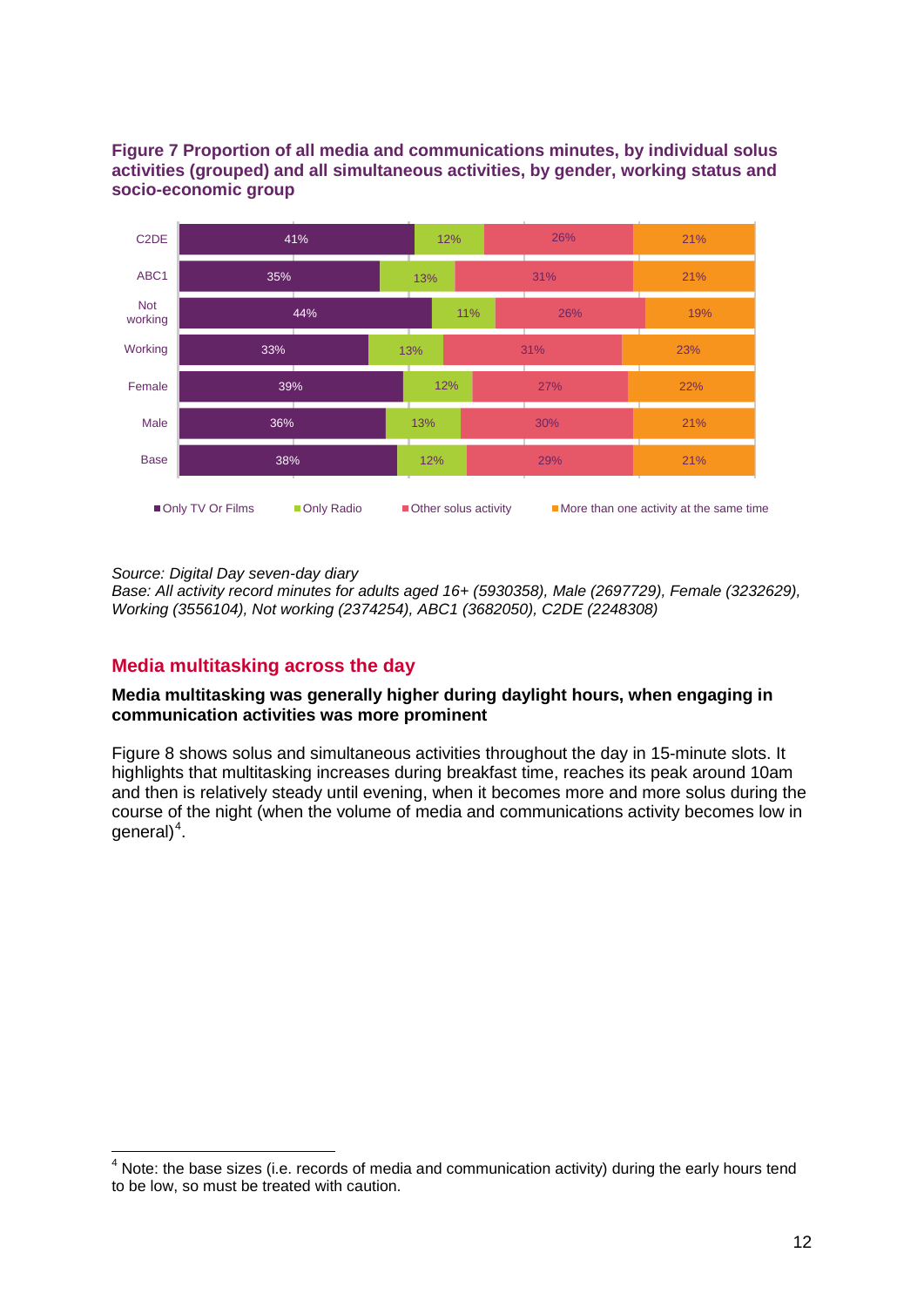

# **Figure 8 Solus and simultaneous activities throughout the day: 15-minute slots**

*Source: Digital Day seven-day diary Base: All activity records for adults aged 16+ (5930358) - data aggregated to 15-min slots*

#### **Live TV accounts for the highest proportion of both total solus and simultaneous media time**

Figure 9 shows the share of both solus and simultaneous minutes by media activity. 'Live TV' was recorded as having a 15% share of simultaneous usage.

However, when 'live TV' is combined with other types of televisual consumption (live and recorded TV), 'watched' activities ranked only third compared to the other wider groupings (as displayed on the chart), accounted for 23% of total time spent multitasking.

In contrast 'communicated activities' (email, communications through a social networking site, phone calls, text messages and instant messages), when combined together, had the highest share simultaneous usage and accounted for 37% of the time spent conducting simultaneous activities.